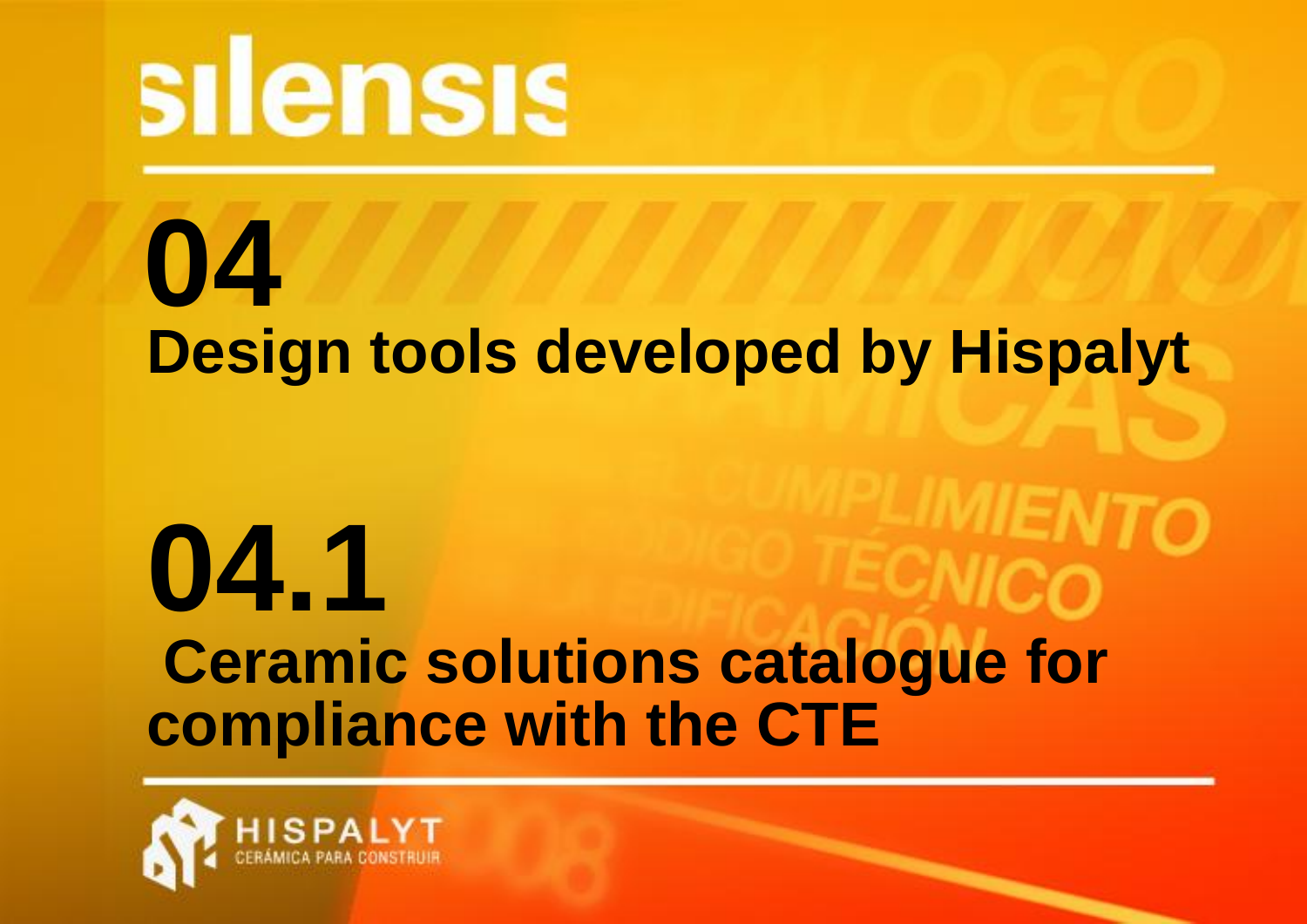## ❖ Help document for the designers.

- Constructive solutions *(walls, floor structures, roofs, floors, chimneys and ceramic ventilation ducts)* based on all ceramic products *(Face bricks, bricks for coating, Termoarcilla, ceramic tile, ceramic slabs, ceramic board, etc.)* that comply with the requirements *(thermal, acoustic, fire safety, etc.)* of the CTE and methods for their validation.
- ❖ Eminently practical document.
- ❖ Reduces labour and responsibilities of designers.
- ❖ Unique catalogue of these properties existing in the market.



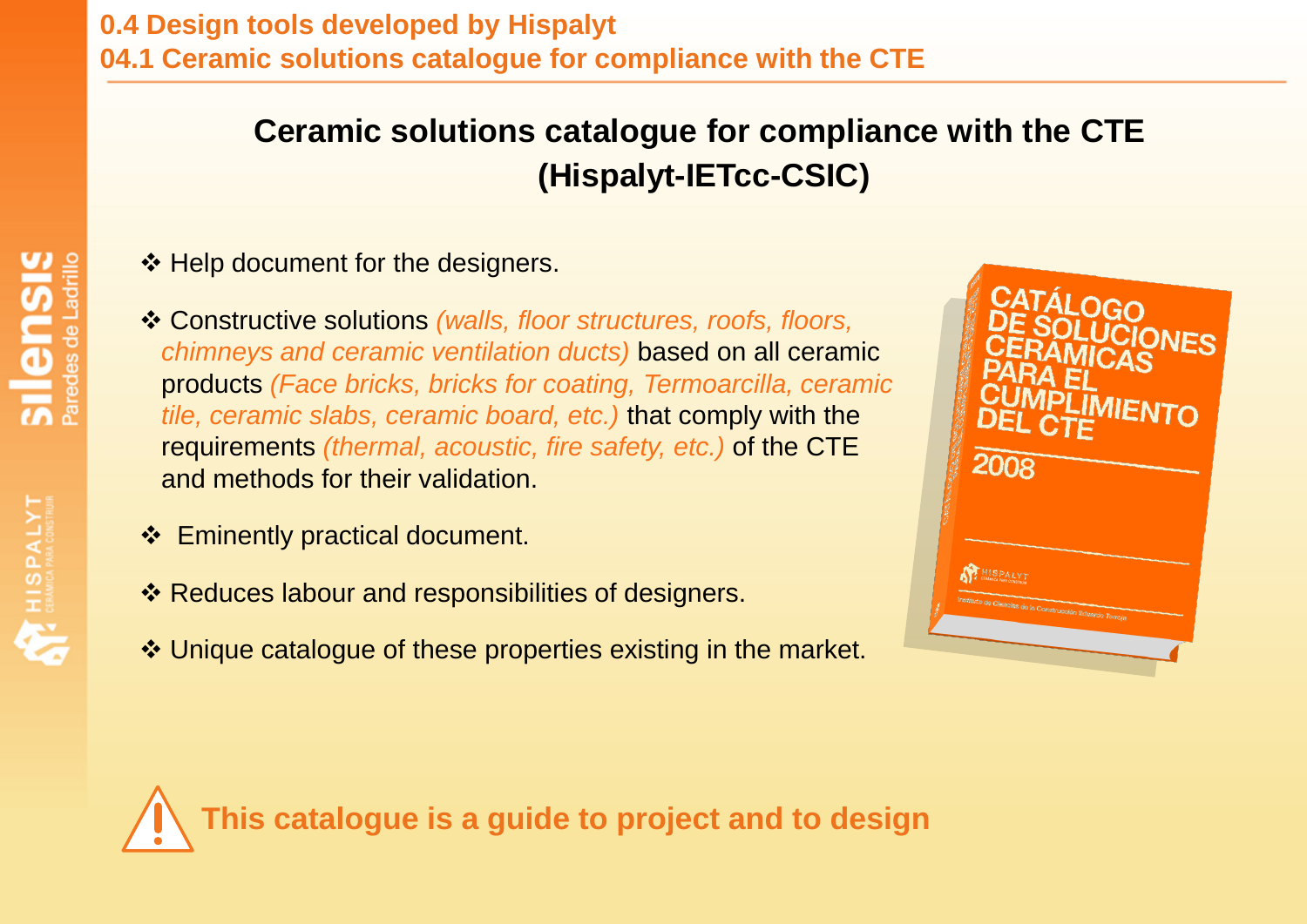## **THREE YEARS OF WORK 2006-2007-2008**

## **MULTIDISCIPLINARY TEAM**

 Hispalyt - Instituto de Ciencias de la Construcción Eduardo Torroja, IETcc



◆ Other collaborators (UPM, LABEIN, model makers, etc)

❖ Technical Committee composed by representatives of the most important institutions in the sector.



**ALLY THIS PALYT**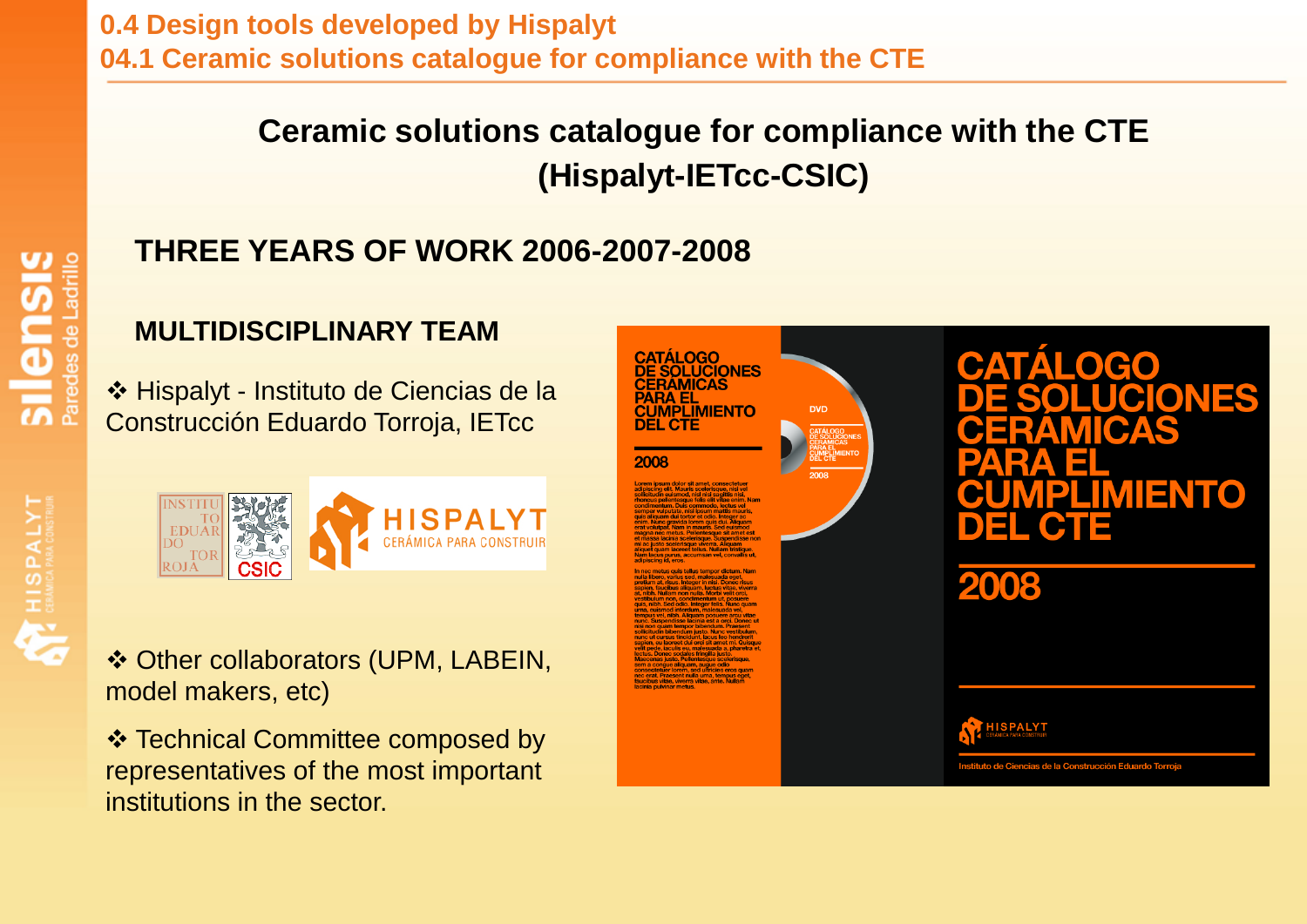## **CTE: "VERTICAL" – CATALOGUE: "HORIZONTAL"**

◆ The CTE develops the basic requirements of the Building Planning Law as requirements based on performance, and also provides methods and solutions to comply with them.

The approach of CTE is "vertical", ie, the CTE is structured according to requirements or performance. However, the catalogue is structured as constructive elements, being an "horizontal" approach.

 When we design a building, the way to do this is by constructive elements, considering in each case all the requirements that the element must comply with, and the performances that the different solutions



HISPALYT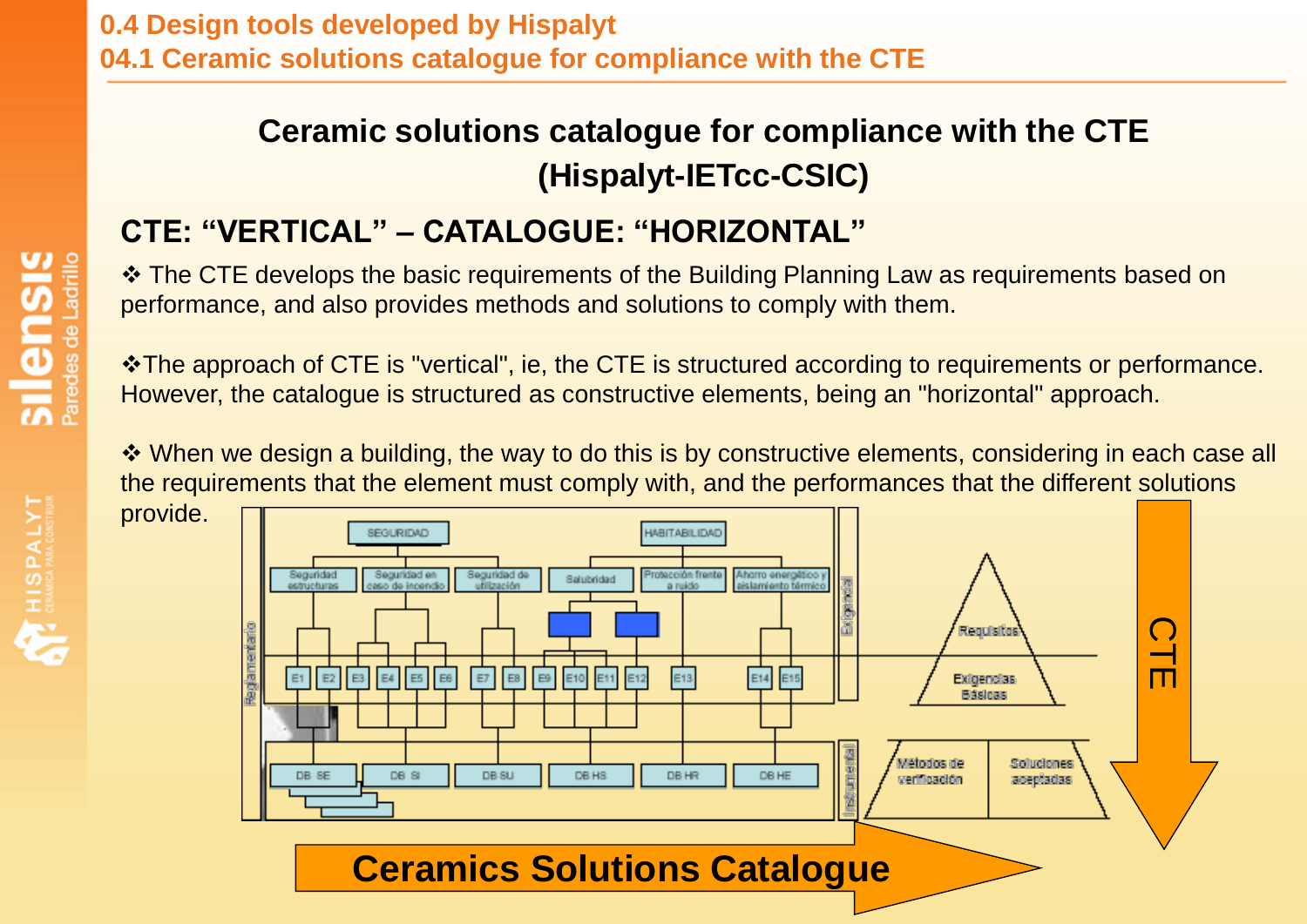## **0.4 Design tools developed by Hispalyt 04.1 Ceramic solutions catalogue for compliance with the CTE**

## **Ceramic solutions catalogue for compliance with the CTE (Hispalyt-IETcc-CSIC)**

#### *Catalogue Index*

#### **Cap. 1: Introdution**

#### **Cap. 2: Description of materials and products**

- Ceramic bricks and ceramic blocks
- Ceramic slab

**SIICNS**<br>Paredes de Ladr

**SALE HISPALYT** 

- Ceramic board
- Ceramic tile
- Ceramic paver
- Ceramic chimneneys
- Ceramic ventilation ducts
- Discontinuous coatings of ceramic elements
- Mortars and coatings
- Other elements

#### MATERIALES CERÁMICOS Y OTROS PRODUCTOS

#### **LADRILLOS Y BLOQUES CERÁMICOS**  $2.1.$

#### 2.1.1 Definición y uso

**MARINER CRANEOUX CRECK PRODUCTOS** 

Los lidrilos y bloques centralos eoripiscas perafébrica de ebañada eleboradas a partir de erolla u otros meteósles erollosos con o ein arena, combuetblee u croe adfivos, coodes a una temperatura europriemente elevada para ebargar una ligazón cerenice. Les pisose ecn generalmente ortoadrices de temaños variables y están peneadas para que la manipulación en la queste en com ese estolla.

Los ladrilos y bloques cerámicos en función de eus tipos y formatos pueden utilizares en los eiguientes elementos constructivos facindas, madienarias, particimas interimas verticalas de ba adilicios, muros en contento con el terreno, etc.

#### 2.1.2 Tipos y formatos

Existen dos tipos comunes de clasificaciones para los ladrillos y bloques centralcos: Según eu uso: pistas vistas (cuendo el mente una de eus caras no vaya a estrevesida) y pistas para revestir. Según eu configuración: medicos, perforedos eligenados y huscos.

#### Ladrillos cara vista

Los lechibs cam vista ecnibe que es utilizan para una fábrica de albartiera asterior que no está protegida mediante una capa de asyoco o por un revestimiento. La fébrica de ladrilos cara vista puede est o no portente

Los ladrilos cara vista pueden esr esgún eu configuración ladrilos medicas o perforados

\* Lachillo ma cizo: «» «l'hchilo en perforacione o con perforacione» que etrevisem por completo el ladrilo, perpendicularmente a la cara de apoyo, con un volumen de huacos inferior el 20%.<br>Los ladrilos maciose se obtienen mediante extrusionado de la arcilla a travée de una boquila o por preneado edore un

moltis, este último tipo de ladrilos incorporan en una o ambas teblas unos rebaise lamados oszoletas. Dentro de los ledrilos medicas cere viste existe otro tipo llemedos ledrilos de tejer o menuel que son ledrilos moldeados

manualmente o mediante un proceso de moldeado medianoo que interte simular las deformaciones e imperfecciones de be ledillos hachos a mano, elerdo eu apariencia por lo tanto tosca con caras rugosas y no muy planas.

La del lo concirco acquaist

Route21

Distintos modelos de ladrifio madzo<br>osra vieta



\* Lachillo perfora do: ee el lachilo con una o máe perforacionse que etravisem por completo el lachilo, perpendicularmente a la cara de escuo, con un volumen de huecos interior el 45%.



 $65$ LESSAINT / CATALOGO DE SOLUCIONES CESANDAS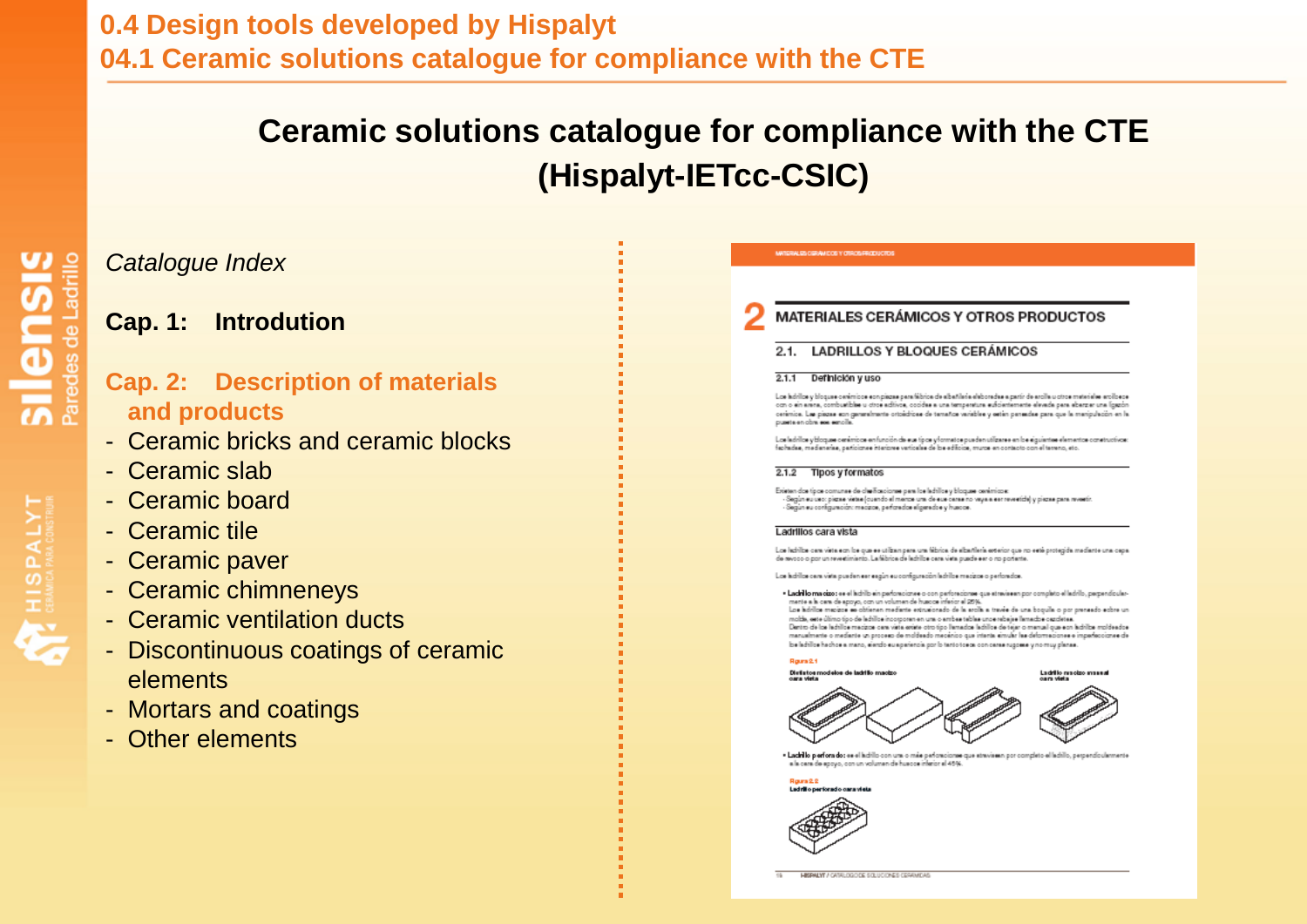## **0.4 Design tools developed by Hispalyt 04.1 Ceramic solutions catalogue for compliance with the CTE**

## **Ceramic solutions catalogue for compliance with the CTE (Hispalyt-IETcc-CSIC)**

#### *Catalogue Index*

#### **Cap. 3: Constructive solutions**

- Facades
- Wall between two adjacent buildings
- Vertical interior partition
- Horizontal interior partition
- Building Roof
- Wall in contact with the ground
- Floor in contact with the ground
- Floor in contact with the air
- Outside flooring
- Extraction ducts
- Surface condensation

| <b>FACI-IADAS</b><br><b>FACHADAS</b><br>3.1<br>ÁMBITO DE APLICACIÓN<br>3.1.1<br>Y CONSIDERACIONES<br><b>All Concept</b>                                                                                                                                                                                                                                                                                                                                                                                                                                                                                                                                                                                                                                                                                                                                                                                                                                                                                                                                                                                                                                                                                                                                                                                                                                                                                                                                                                                                                                                                                                                                                                                                                                                  |
|--------------------------------------------------------------------------------------------------------------------------------------------------------------------------------------------------------------------------------------------------------------------------------------------------------------------------------------------------------------------------------------------------------------------------------------------------------------------------------------------------------------------------------------------------------------------------------------------------------------------------------------------------------------------------------------------------------------------------------------------------------------------------------------------------------------------------------------------------------------------------------------------------------------------------------------------------------------------------------------------------------------------------------------------------------------------------------------------------------------------------------------------------------------------------------------------------------------------------------------------------------------------------------------------------------------------------------------------------------------------------------------------------------------------------------------------------------------------------------------------------------------------------------------------------------------------------------------------------------------------------------------------------------------------------------------------------------------------------------------------------------------------------|
|                                                                                                                                                                                                                                                                                                                                                                                                                                                                                                                                                                                                                                                                                                                                                                                                                                                                                                                                                                                                                                                                                                                                                                                                                                                                                                                                                                                                                                                                                                                                                                                                                                                                                                                                                                          |
|                                                                                                                                                                                                                                                                                                                                                                                                                                                                                                                                                                                                                                                                                                                                                                                                                                                                                                                                                                                                                                                                                                                                                                                                                                                                                                                                                                                                                                                                                                                                                                                                                                                                                                                                                                          |
| <b>GENERALES</b><br>Este apartado detala el ámbito de aploación del Código<br>Técnico de la Edificación a las fachadas, que varia según los<br>detintos Documentos Básicos.<br>SEGURIDAD ESTRUCTURAL.<br>DB SE.<br>Se aplica a cuelquier fachada.<br>SEGURIDAD EN CASO DE INCENDIO.<br>DB SL<br>Sevenafectadae<br>e) las fachades eustentantes (munce de carga o arribetra-<br>miento)<br>b) he fachadae enfrantadae esparadae a menoe de 3 m<br>Se derominan fachadae a loe cemenientos en contacto con-<br>pertenecientes a adrindos diferentes o al mismo edificio<br>cuendo delimiten un sector de incendro, un recinto de<br>el exterior cuya inclinación esa euperior a 60º respecto a la<br>nasgo especial alto, una escalara protegida o un pasado<br>horizontal.<br>profesion diferentes.<br>d) les partes de la fachada en les que se produce un encuen-<br>tim-nom<br>- un elemento delimitador de un sector de incendio.<br>- un elemento delimitador de una zona demesso especial<br>alin.<br>- un elemento delimitador de una escalera protegida o un<br>parão potegido.<br>una medianeria.<br>- una cubiata pertensciente a un ascitor de incendio o<br>edico distante.<br>SEGURIDAD DE UTILIZACIÓN.<br>DB SU.<br>No efecte a les fachades.<br>SALUBRIDAD.<br>DB HS.<br>Se aplica a cuelquier fachada.<br>PROTECCIÓN FRENTE AL RUIDO.<br>DB HR.<br>Alecte a equalise pertee de la fachada que delimiten recintos<br>protegidos teles como habitacionas y estancias (domitorios,<br>comedome, bibliotecee, eslonse, etc) en edificios residen-<br>cidae; aules, bibliotecae y despechos en edificios de uso<br>docente; o quirdience, habitaciones y eslas de espara en<br>edificios de uso esniterio.<br>No es de aploación a edificios de uso comercial. |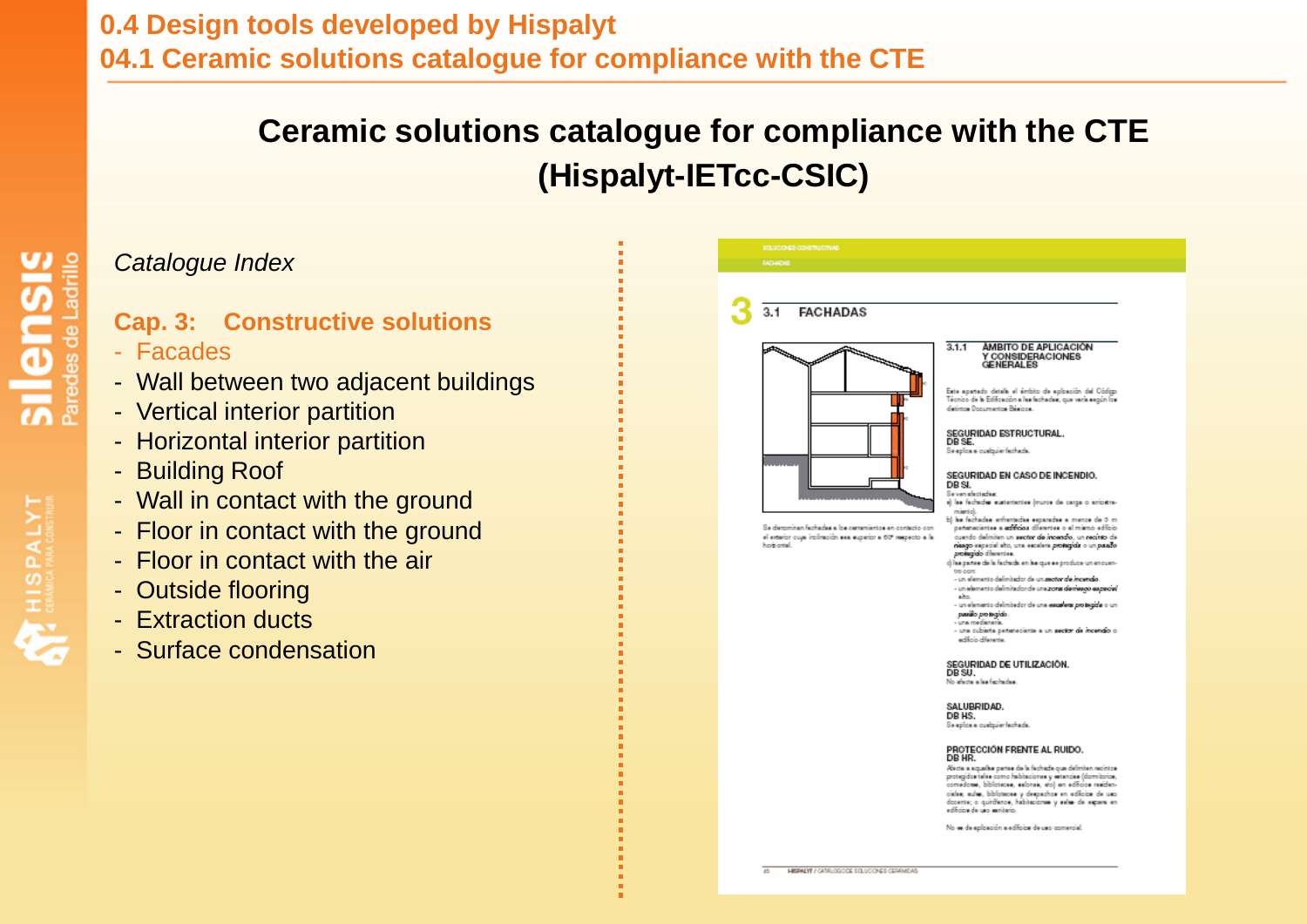## *Catalogue Index*

#### **Cap. 3: Constructive solutions**

*The structure of each section of this chapter is the following :*

- *-* Field of application and general considerations.
- Constructive solutions considered.
- Regulatory requirements CTE.
	- *- Structural safety(SE)*
	- *- Safety in case of fire (SI)*
	- *- Safety in use (SU)*
	- *- Health (HS)*
	- *- Protection against noise (HR)*
	- *- Energy saving (HE)*
- Design and dimensioning.
	- *- Design procedure*
	- *- Tables*

## **Definición de fachada:**

Se denomina fachada a los cerramientos en contacto con el exterior cuya inclinación sea > 60º.



## **Ámbito de aplicación y consideraciones generales:**

*DB SE y DB HS.* Se aplica a cualquier fachada

*DB SI.* Se aplica a:

Fachadas portantes y encuentros con: Medianerías, cubiertas pertenecientes a sector o edificio distinto

Elementos delimitadores de: sector, recinto riesgo alto, escalera o pasillo protegido

Fachadas enfrentadas <3m que separen distintos edificios o elementos anteriores

*DB HR* Partes que delimiten recintos protegidos

*DB HE* Partes que delimiten recintos habitables

**SII CNSIS**<br>Paredes de Ladrillo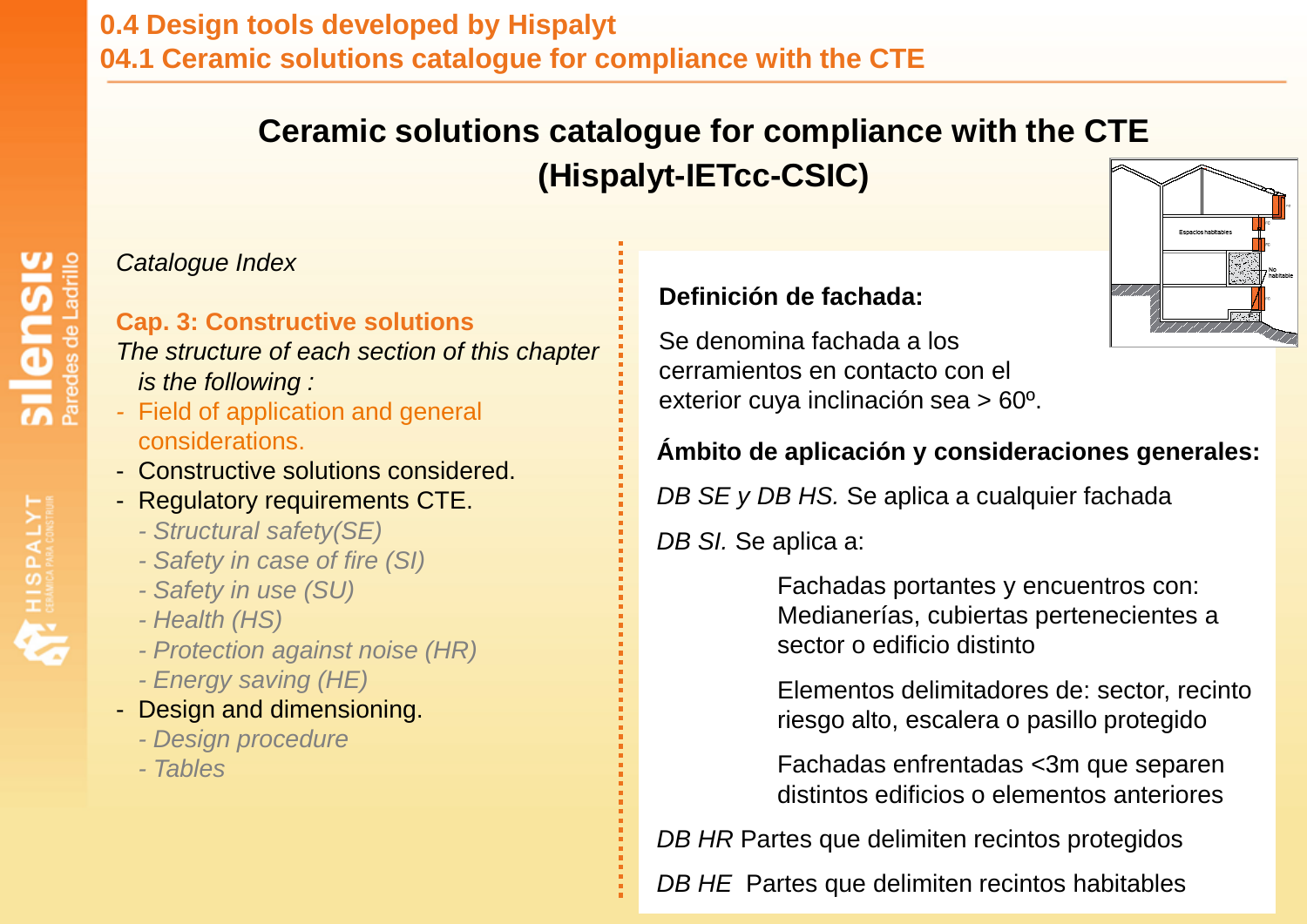## *Catalogue Index*

#### **Cap. 3: Constructive solutions**

*The structure of each section of this chapter is the following :*

- *-* Field of application and general considerations.
- Constructive solutions considered.
- Regulatory requirements CTE.
	- *- Structural safety(SE)*
	- *- Safety in case of fire (SI)*
	- *- Safety in use (SU)*
	- *- Health (HS)*
	- *- Protection against noise (HR)*
	- *- Energy saving (HE)*
- Design and dimensioning.
	- *- Design procedure*
	- *- Tables*

## **Tipo de fachada:**

- Con o sin cámara de aire
- Cámara de aire ventilada o no (posición relativa al Aislante Térmico)
- Tipo de revestimiento (continuo o discontinuo)
- Nº hojas (con o sin Aislante Térmico)
- Espesor de la hoja principal
- Hoja principal vista o no vista





**SILENSIS**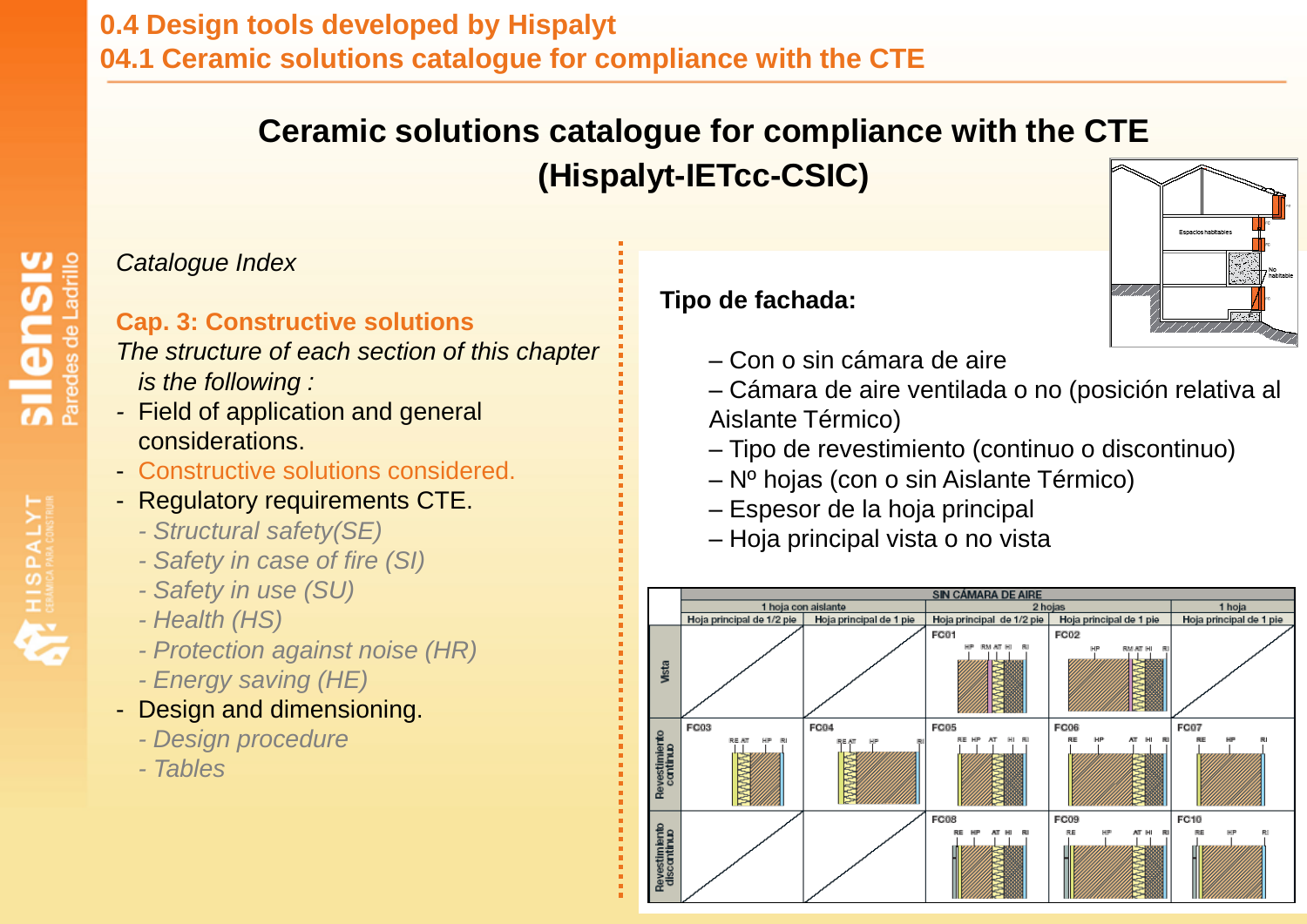### *Catalogue Index*

#### **Cap. 3: Constructive solutions**

*The structure of each section of this chapter is the following :*

- *-* Field of application and general considerations.
- Constructive solutions considered.
- Regulatory requirements CTE.
	- *- Structural safety(SE)*
	- *- Safety in case of fire (SI)*
	- *- Safety in use (SU)*
	- *- Health (HS)*
	- *- Protection against noise (HR)*
	- *- Energy saving (HE)*
- Design and dimensioning.
	- *- Design procedure*
	- *- Tables*

## **Soluciones constructivas de fachadas:**

FC01: Dos hojas, hoja principal de 1/2 pie vista, sin cámara, aislante térmico por el interior



| FC01.P.a              | $LP11.5 + RC + AT + LH5 + ENL$    |
|-----------------------|-----------------------------------|
| FC01.Pa               | LP11,5 + RC + AT + LHGF5 + ENL    |
| FC01.P.b              | $LP11.5 + RC + AT + LH7 + ENL$    |
| FC01.P.b <sup>*</sup> | LP11.5 + RC + AT + LHGF7 + ENL    |
| FC01.P.c              | LP11.5 + RC + AT + LH10 + ENL     |
| FC01.P.c"             | $LP11.5 + RC + AT + LHGF10 + ENL$ |
|                       |                                   |

FC01.M.a  $LM11.5 + RC + AT + LH5 + ENL$ FC01.M.a'  $LM11,5 + RC + AT + LHGF5 + ENL$ FC01.M.b  $LM11.5 + RC + AT + LH7 + ENL$ FC01.M.b'  $LM11,5 + RC + AT + LHGF7 + ENL$ FC01.M.c  $LM11,5 + RC + AT + LH10 + ENL$ FC01.M.c'  $LM11,5 + RC + AT + LHGF10 + ENL$ 



**SIICNSI**<br>Paredes de Ladri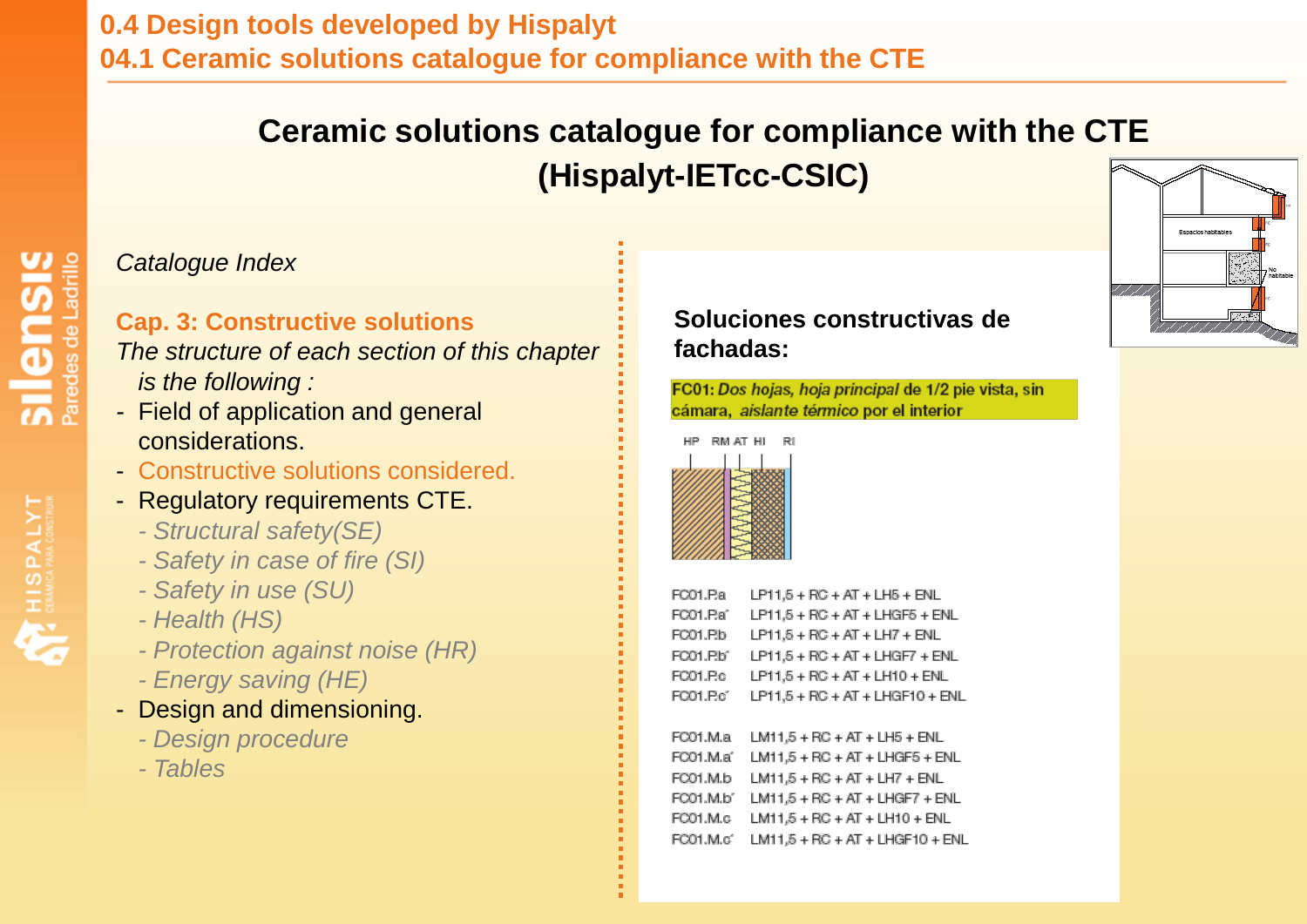## *Catalogue Index*

#### **Cap. 3: Constructive solutions**

*The structure of each section of this chapter is the following :*

- *-* Field of application and general considerations.
- Constructive solutions considered.
- Regulatory requirements CTE.
	- *- Structural safety(SE)*
	- *- Safety in case of fire (SI)*
	- *- Safety in use (SU)*
	- *- Health (HS)*
	- *- Protection against noise (HR)*
	- *- Energy saving (HE)*
- Design and dimensioning.
	- *- Design procedure*
	- *- Tables*

Extraction and compilation of all the requirements of the different Basic Documents of the CTE (DB SE, SI DB, DB SU, DB HS, HR DB, DB HE) that apply to the particular constructive element of the building (facades, partitions walls, etc.)



Regulatory requirements of the different Basic Document of the CTE that apply to facades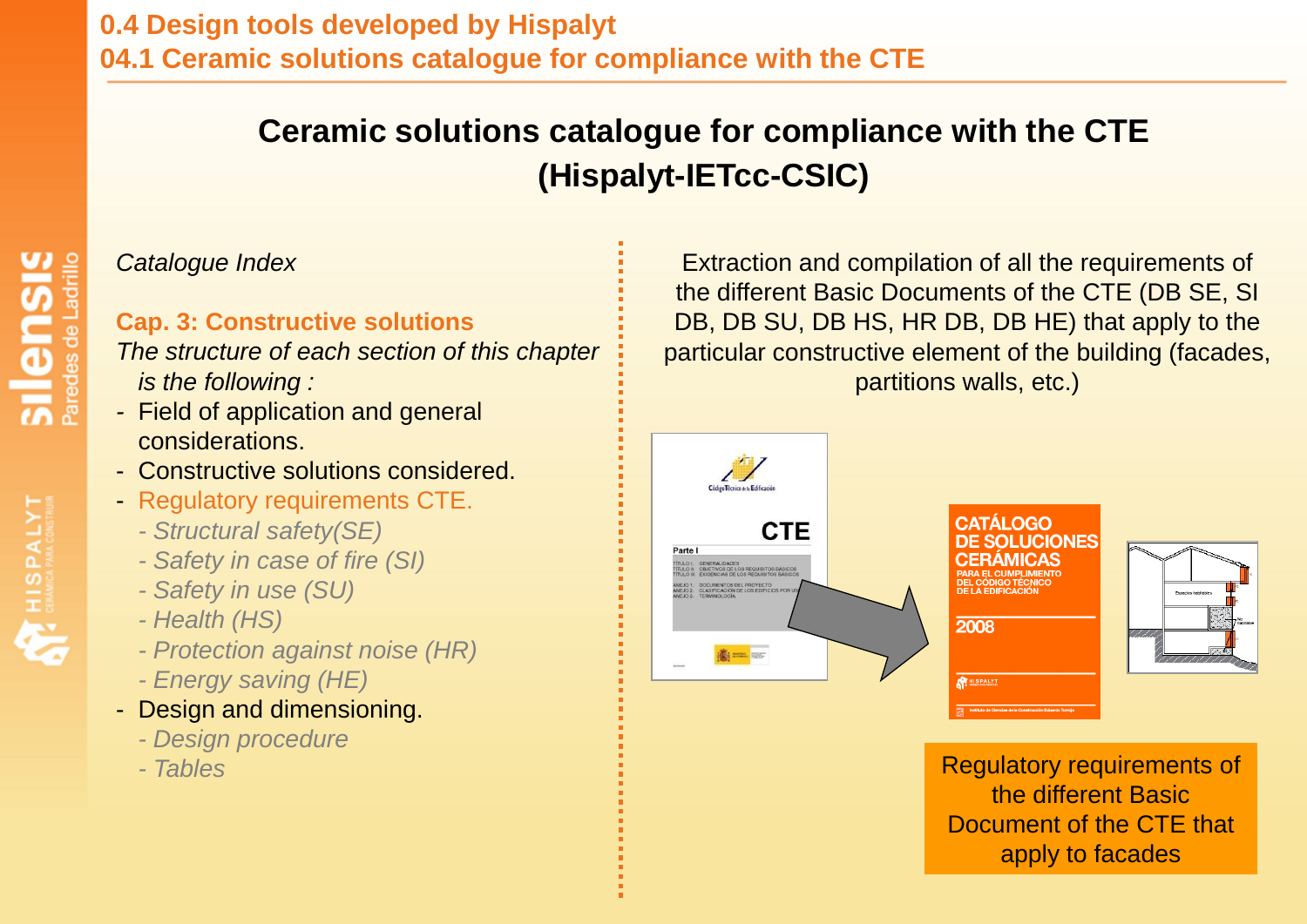## **Ceramic solutions catalogue for compliance with the CTE**

**(Hispalyt-IETcc-CSIC)**

## *Catalogue Index*

#### **Cap. 3: Constructive solutions**

*The structure of each section of this chapter is the following :*

- *-* Field of application and general considerations.
- Constructive solutions considered.
- Regulatory requirements CTE.
	- *- Structural safety(SE)*
	- *- Safety in case of fire (SI)*
	- *- Safety in use (SU)*
	- *- Health (HS)*
	- *- Protection against noise (HR)*
	- *- Energy saving (HE)*
- Design and dimensioning.
	- *- Design procedure*
	- *- Tables*

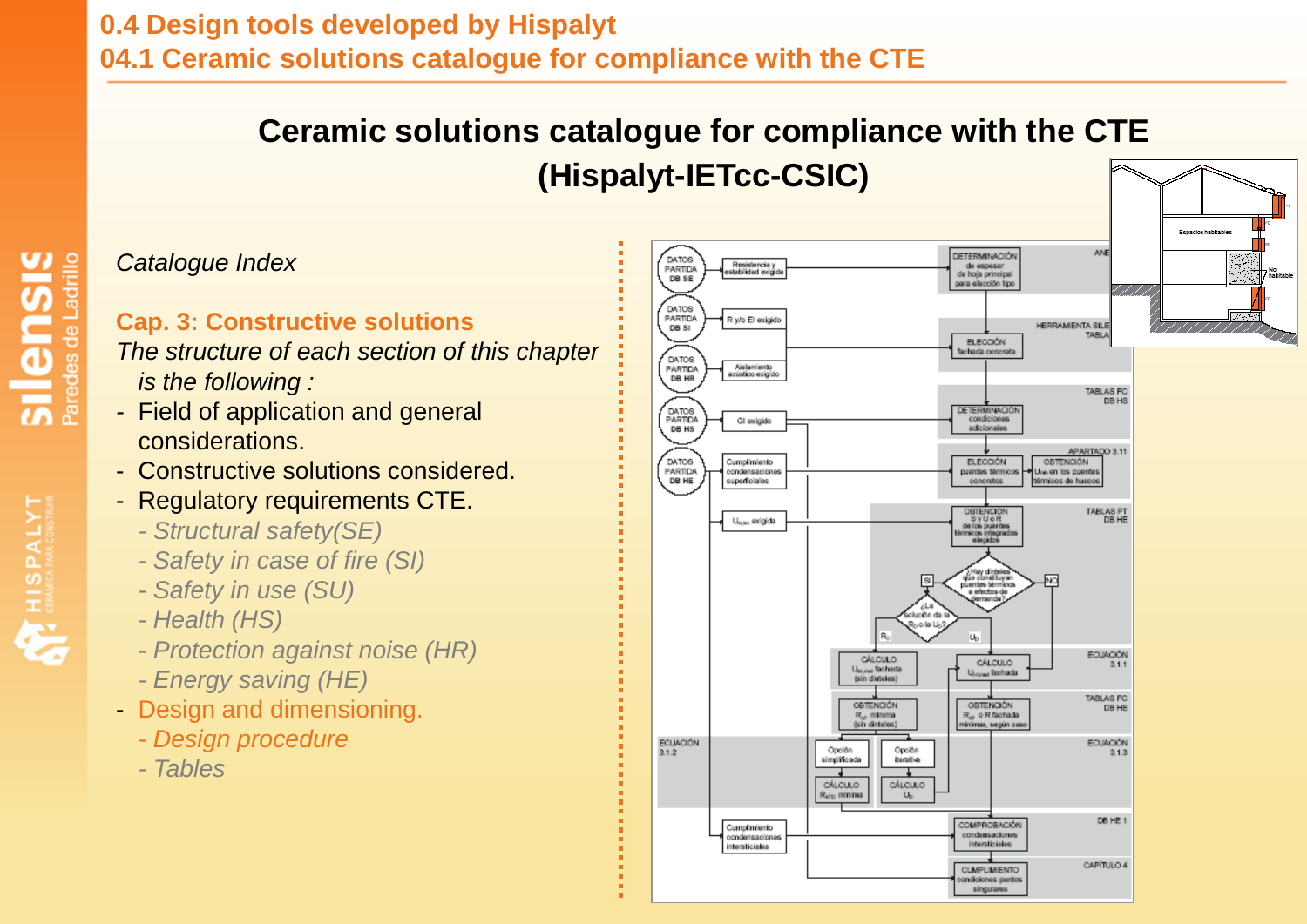## **Compliance with the requirements of safety in case of fire, health and energy saving.**



HISPALYT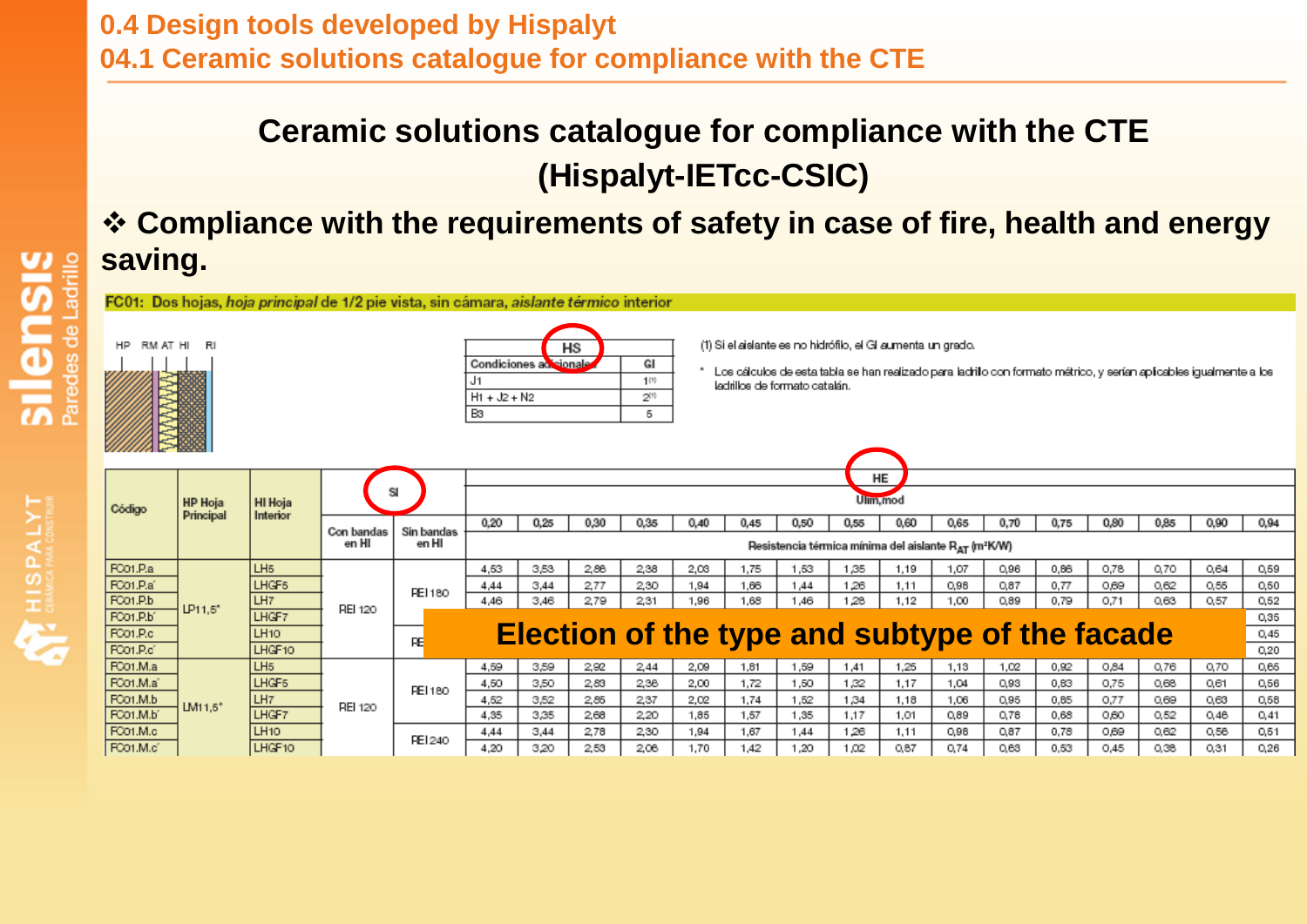## **Compliance with the requirements of surface condensation.**

| <b>Choice of integrated thermal bridge: Pillar</b>                           |                                                          |                                      |                                                                                |                                                                                                                                                                                         |                                            |                               |                                  |                                                                                       |                                                                                                                                                                                           | <b>NOTAS</b>                                                                                                                                                                      |  |  |  |
|------------------------------------------------------------------------------|----------------------------------------------------------|--------------------------------------|--------------------------------------------------------------------------------|-----------------------------------------------------------------------------------------------------------------------------------------------------------------------------------------|--------------------------------------------|-------------------------------|----------------------------------|---------------------------------------------------------------------------------------|-------------------------------------------------------------------------------------------------------------------------------------------------------------------------------------------|-----------------------------------------------------------------------------------------------------------------------------------------------------------------------------------|--|--|--|
| FACHADA DE DOBLE HOJA CON CÁMARA DE AIRE VENTILADA                           |                                                          |                                      |                                                                                |                                                                                                                                                                                         |                                            |                               |                                  |                                                                                       |                                                                                                                                                                                           | $f_{\text{Rul}} \geq f_{\text{Rulmin}}$<br>Cumple la comprobación de la limitación de                                                                                             |  |  |  |
| AISLANTE, CAMARA VENTILADA Y HOJA<br>PRINCIPAL POR DELANTE DEL PILAR         |                                                          | HOJA PRINCIPAL POR DELANTE DEL PILAR |                                                                                |                                                                                                                                                                                         | PILAR CHAPADO AL EXTERIOR                  |                               |                                  | PILAR ENRASAD                                                                         |                                                                                                                                                                                           | condensaciones superficiales según el apdo.3.2.3. del<br>DB HE 1 para pilares de hormigón de 50 cm x 50 cm o<br>inferior climensión.                                              |  |  |  |
| Pilar revestido al<br>interior por hoja de   al interior por hoja<br>fábrica | Pilar NO revestido   Pilar trasdosado al  <br>de fábrica | fábrica y aislante                   | Pilar revestido al<br>fábrica                                                  | Pilar NO revestido   Pilar trasdosado al<br>interior por hoja de interior por hoja de al interior por hoja interior por hoja de interior por hoja de al interior por hoja<br>de fábrica | fábrica y aislante                         | Pilar revestido al<br>fábrica | Pilar NO revestido<br>de fábrica | Pilar trasdosado al l<br>Pilar<br>interior por hoja de linterio<br>fábrica y aislante | M                                                                                                                                                                                         | $f_{\text{Rul}} \geq f_{\text{Rulunlin}}$<br>Cumple la comprobación de la limitación de                                                                                           |  |  |  |
|                                                                              |                                                          |                                      |                                                                                |                                                                                                                                                                                         |                                            |                               |                                  |                                                                                       | condensaciones superficiales según el apdo.3.2.3. del<br>DB HE 1 para pilares de hormigón de 50 cm x 50 cm o<br>inferior dimensión, o metálicos de 30 cm x 30 cm o inferior<br>dimensión. |                                                                                                                                                                                   |  |  |  |
|                                                                              |                                                          |                                      |                                                                                |                                                                                                                                                                                         |                                            | $\frac{1}{2}$<br>m            | ▒                                | ▦<br>圆                                                                                | 30                                                                                                                                                                                        | $f_{\text{est}} \geq f_{\text{Rstrein}}$                                                                                                                                          |  |  |  |
| <b>INT</b><br>INT<br>ZONA CLIMÁTICA                                          |                                                          | INT<br>INT<br>INT<br>ZONA CLIMÁTICA  |                                                                                |                                                                                                                                                                                         | <b>INT</b><br>INT<br>INT<br>ZONA CLIMÁTICA |                               |                                  | INT<br>ZONA                                                                           |                                                                                                                                                                                           | Cumple la comprobación de la limitación de<br>condensaciones superficiales según el apdo.3.2.3. del<br>DB HE 1 para pilares de hormigón de 30 cm x 30 cm o<br>inferior dimensión. |  |  |  |
| M : M > M + M + M                                                            |                                                          |                                      | $M$ $M$ $M$ $M$ : $M$ $M$ $M$ $M$ $M$ :<br>$M$ $M$ $M$ $M$ $M$ $M$ $M$ $M$ $M$ |                                                                                                                                                                                         |                                            |                               |                                  |                                                                                       |                                                                                                                                                                                           | $f_{\text{rad}} < f_{\text{Rstrich}}$                                                                                                                                             |  |  |  |
|                                                                              |                                                          |                                      |                                                                                |                                                                                                                                                                                         |                                            |                               |                                  |                                                                                       |                                                                                                                                                                                           | En los casos en los que el aislante rodea al pilar por el<br>interior, la información dada es válida para una resistencia<br>térmica de aislante mayor o igual a 0,3 m°K/W.       |  |  |  |
|                                                                              |                                                          |                                      |                                                                                |                                                                                                                                                                                         |                                            |                               |                                  |                                                                                       | 2.                                                                                                                                                                                        | Los esquemas representan la posición relativa del pilar<br>respecto a la fachada, para cualquier dimensión de la hoja.<br>principal.                                              |  |  |  |
|                                                                              |                                                          |                                      |                                                                                |                                                                                                                                                                                         |                                            |                               |                                  |                                                                                       | з.                                                                                                                                                                                        | La comprobación de pilares metálicos se ha realizado<br>para los casos más habituales, que son aquellos en los<br>que el pilar no queda visto.                                    |  |  |  |

HISPALYT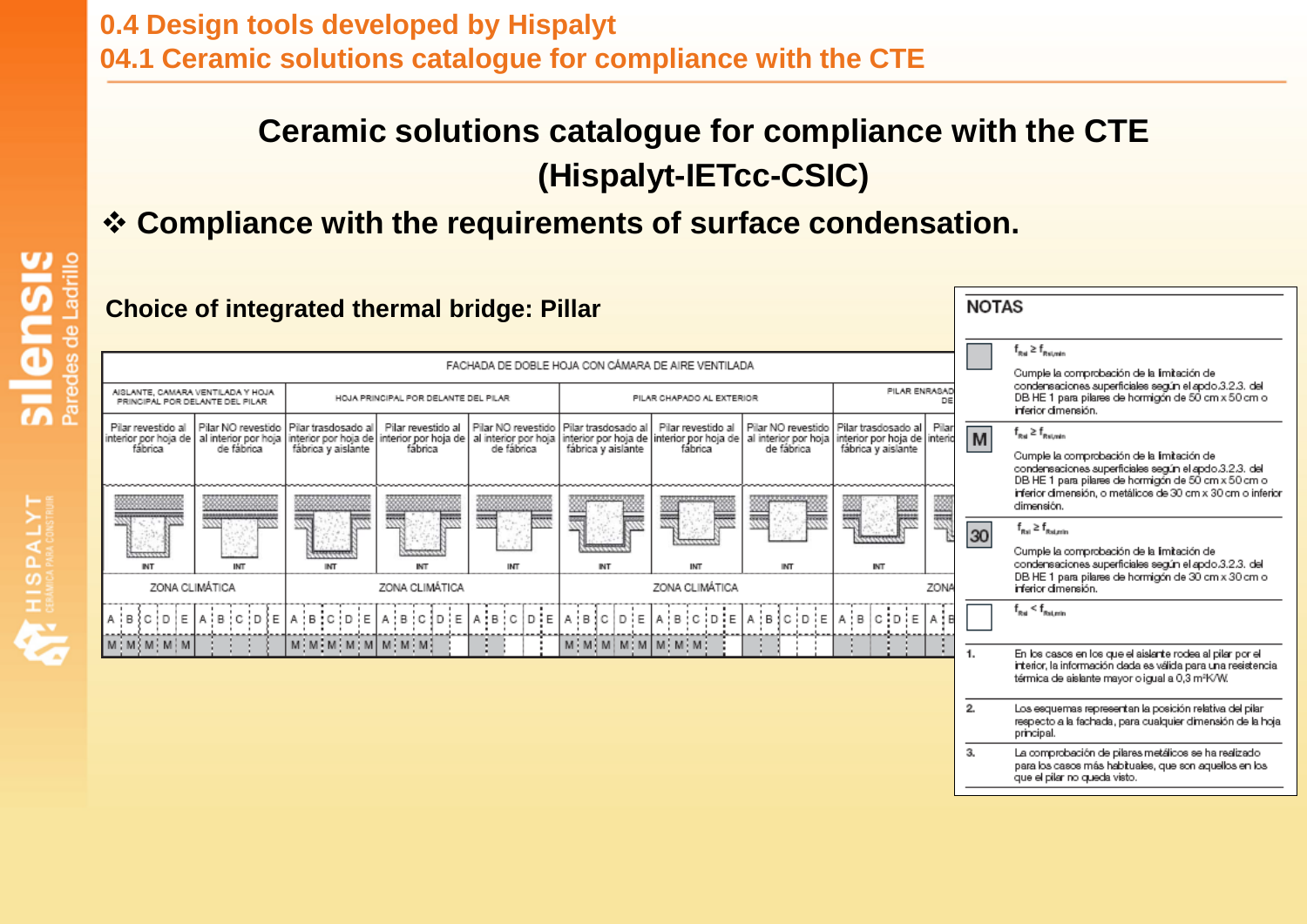# **SIICNSIS**

HISPALYT

## *Catalogue Index*

## **Cap. 4: Construction features**



En las juntas de dilatación de la hoja principal debe colocarse un sellante sobre un releno introducido en la junta. Deben emplearse rellence y selantes de materiales que tengan una elasticidad y una adherencia suficientes para absorber los movimientos de la hoja previstos y que sean impermeables y resistentes a los agentes atmosféricos. La profundidad del sellante debe ser mayor o igual que 1 cm y la relación entre su espesor y su anchura debe estar comprendida entre 0,5 y 2. En fachadas entoscadas debe ennasarse con el paramento de la hoja principal sin enfoscar. Cuando se utilicen chapas metálicas en las juntas de dilatación, deben disponerse las mismas de tal forma que éstas cubran a ambos lados de la junta una banda de muro de 5 cm como mínimo y cada chana debe fiame menicioamente en dicha banda y selaras su extremo comernantiente fim ra 26 del DR HS 11

DISPOSICIONES CONSTRUCTIVAL

El revestimiento exterior debe estar provisto de juntas de dilatación de tal forma que la distancia entre juntas contiguas sea suficiente para evitar su agrietamiento

#### **DR HS 1 Figure 2.6 P**



#### 4.1.2 Arranque de la fachada desde la cimentación

Debe disponerse una barrera impermeable que cubra todo el expesor de la fachada a más de 15 cm por encima del rável del suelo exterior para evitar el ascenso de aqua por capitaridad o adoptarse otra solución que produzca el mismo efecto.

Cuando la fachada esté constituida por un material poroso o tenga un revestimiento poroso, para protegerla de las salpicaduras, debe disponerse un zócalo de un material cuyo coeficiente de succión sea inferior o igual a 4,5Kg/m2-min según el ensayo descrito en UNE EN 772-11:2001 v UNE EN 772-11:2001/A1:2006, de más de 30 cm de altura sobre el nivel del suelo exterior que cubra el impermeablizante del muro o la barrera impermeable dispuesta entre el muro y la fachada, y sellarse la unión con la fachada en su parte superior, o debe adoptante otra solución que produzca el mismo efecto (figura 2.7 del DB HS 1).



Cuando no sea necesaria la disposición del zócalo, el remate de la barrera impermeable en el exterior de la fachada debe realizarse según lo descrito en el apartado 4.4.1.1 o disponiendo un sellado.

En el caso en que la fachada partiese desde un muro de sótano, la solución sería la resultante de sumar las condiciones dadas en el presente apartado con las que se definen más adelante en el apartado 4.6.1.

**HISPALYT / CATÁLOGO DE SOLUCIONES CERÁMICAS 279**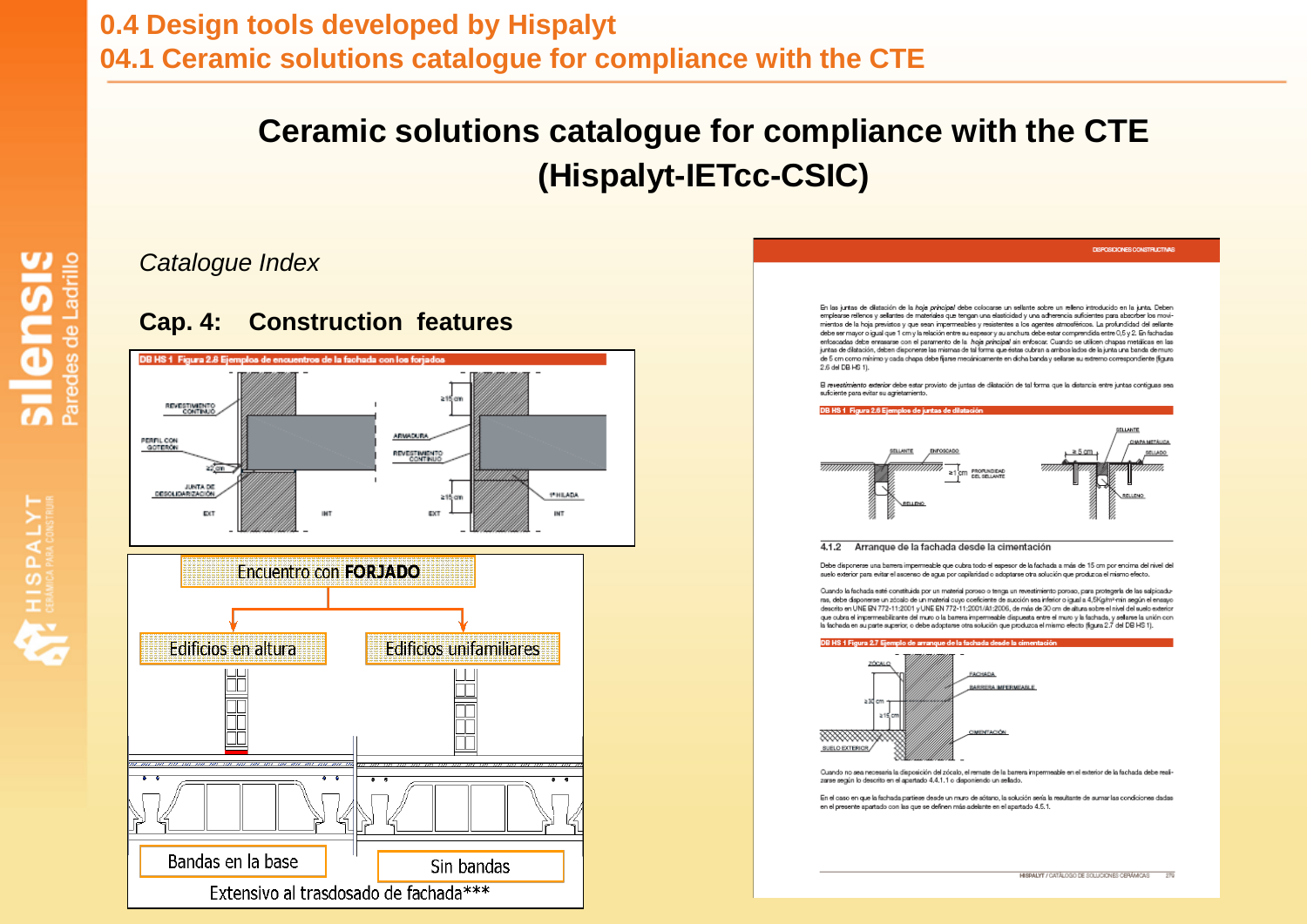*Catalogue Index*

**Annex A: Design tables for verification of structural requirements**

Load-bearing wall

Transverse walls

Enclosure walls

Interior walls

|        |               |                |                         | lianto sria imo del forjada<br>Filipidas de la secolida im |                                    |                                 |                              |                                |                                          |                                |                                 |                                          |                            |  |
|--------|---------------|----------------|-------------------------|------------------------------------------------------------|------------------------------------|---------------------------------|------------------------------|--------------------------------|------------------------------------------|--------------------------------|---------------------------------|------------------------------------------|----------------------------|--|
|        | ь             | ă              |                         | Luz del forjado en tranvo abiado o extrenso (mi            |                                    |                                 |                              |                                |                                          |                                |                                 |                                          |                            |  |
| 星島     | ă             | gang i<br>ŧ    | <b>H'de</b><br>forjados |                                                            |                                    | Cargas medias (q., , , 7 kH/nr) |                              |                                | Corgas sites (7 MA/ey < q _ _ +10 MA/ey) |                                |                                 |                                          |                            |  |
| E<br>E |               | ō              | lor eacina              | 4,00                                                       | 430                                | 6.00                            | C.CO                         | 6,80                           | 1,00                                     | 2.58                           | 4.80                            | 450                                      | 6.00                       |  |
|        |               | €              | ŧ                       | 30시 20시 21)<br>- 17 3                                      | 2012/12/18<br>38.7                 | 18/34/27<br>87.4                | 61727118<br>47.4             |                                | 20122119<br>15.1                         | 30/47/45<br>Mai                | 367.307.24<br>28.4              | 37.733.734<br>33.9                       |                            |  |
|        |               | Ξ<br>킞         | ż                       | 19.128.137<br>IE.                                          | 733.73<br><b>STA</b>               | 11.155.15<br>28.0               | <b>BY 34721</b><br>40.8      | $\ddot{\phantom{a}}$           | 1,334.0<br>8.81                          | e tre co<br>шs                 | 53 153 153<br>273               |                                          | $\ddot{\phantom{a}}$       |  |
|        | 튒<br>耍        | G<br>š         | ŧ                       | 27/1207-<br>ua                                             | 35, 128, 1-<br>19.8                | 34, 207<br>383                  | 20/25 (*<br>40.8             | $\sim$                         | 23 (20 )<br>482                          | IT CERA<br>32.8                | 32/2011<br>322                  | 2012/12/12<br>48.7                       | 39.7.38.7<br>Mi            |  |
| i      |               |                | z                       | 27726<br>1EJ                                               | 10.127.<br>17.8                    | 33.1281<br>322                  | 307.00<br>850                | 18/34<br>ra.a                  | 調べ取り<br>100                              | 38 (33)<br>11.7                | 267287<br>TEM                   | 23/28<br>38.8                            | 18/38<br><b>MA</b>         |  |
| Ē      |               |                | a,                      | 특명의                                                        |                                    |                                 | ۰                            |                                | 異て悪く<br>世主神                              |                                | .,                              |                                          |                            |  |
| ā      |               | ģ<br>2         | ٠                       | <b>PYLVY</b> N<br>12.91                                    | 化氯酸盐<br>14.07                      | 19734727<br>0.04                | $\overline{a}$               |                                | <b>BOY SEAN</b><br>4,471                 | 28/12/01/20<br>14.0            | 10/28/23<br>22.8                | 37 / 33 / 36<br>33.8                     |                            |  |
| ē      |               |                | $2 - 1$                 | 28.122.1<br>10.3<br>m                                      | ment en<br>17.8<br>T.              | 16/31/34<br>27.8<br><b>FER</b>  | i.<br><b>STOR</b>            | $\ddot{\phantom{a}}$           | 18,116,1<br>8.74<br>43,543               | 蜜<br>ᇒ<br>nt.                  | 38.7.30.7.28<br>372<br>89 B.A   | 36738728<br>451<br><b>A STEP</b>         | $\ddot{\phantom{a}}$       |  |
|        | 뷰             |                | ٠                       | 0.48                                                       | Titul                              | 11/                             | 82.0                         | $\ddot{\phantom{a}}$           | and prime                                | 7.00                           | 14.0                            | 88. d                                    |                            |  |
|        |               | g              | ×                       | 127 287<br><b>SP</b><br>異て思う                               | 307.271<br>18.01<br>128            | 361 XV<br>33.1 28 v             | 37V301<br>638                | $\sim$                         | any any -<br>8.871<br>14/14/             | INVIIV<br>8.837<br>16/11       | 2012/01/1<br>TKIP<br>267281     | 2012/02/15<br>31. I<br>34/30             | $\sim$                     |  |
|        |               | 斐              | $2 - 1$<br>ă            | ner<br>第六期                                                 | 12.2<br>吧哥                         | 248<br>31,1271                  | 84.0<br>30, (1991)           | $\sim$<br>18.134.1             | and points<br>SAV SAY +                  | 8.41<br>21/19                  | 12.4<br>27.1241                 | 36.4<br>実にのお願い                           | $\sim$<br>19.1.12.         |  |
|        |               |                |                         | 6.80<br>27,247%                                            | 21/127/122                         | <b>TILE</b><br>37.132.128       | 208                          | NJ                             | and points<br>22/20/18                   | ïш<br>2012/07/23               | 10.8<br>327.287.23              | 35.6<br>36732728                         | m a<br>39/35/38            |  |
|        |               | Î<br>뵟         | ŧ<br>z                  | 10.4<br>18/10/20                                           | 14.8<br>22/12/01/23                | 027<br>37.133.128               | $\overline{a}$<br>٠          | <br>$\ddot{\phantom{a}}$       | 2.42<br>25/21/                           | 12.1<br>2012/02/22             | 32.4<br>19.1.10.1.24            | 31.0<br>$\overline{\phantom{a}}$         | 41.0<br>.,                 |  |
|        | Seath         |                | n                       | 147<br>737<br>39.0                                         | <b>ZTJ</b><br><b>THA</b>           | 14.1                            | $\sim$                       | $\ddot{\phantom{a}}$           | 880<br>1300<br>38,2                      | tha<br>                        | 12.8                            | ۰                                        |                            |  |
|        |               |                | ٠                       | 第7章)                                                       | 7.28.<br>23                        | <b>USB</b>                      | (38)                         | $\cdots$                       | 新子院                                      | 28 (22)                        | <b>31</b><br><b>A 227 Y</b>     | 34/30+                                   | 1.38<br>t.                 |  |
|        |               | G<br>斐<br>m    | ż                       | 11.3<br>調子期子<br>11.0                                       | THEM<br>187.187<br>181             | 224<br>32/28/<br>322            | <b>ACT</b><br>20/30/<br>#1.8 |                                | 0.19<br>異の時の<br>0.78                     | 8.00<br>18(41)<br>11.47        | <b>TRA</b><br>30/27/<br>19.2    | 355<br>2012/01/1<br>35.7                 | PA.O                       |  |
|        |               |                | ٠                       | 2012年6<br>141                                              | 367.357<br>ar r                    | $\overline{a}$                  | $\cdots$                     | $\cdots$                       | 247227<br>$10 - 10$                      | 36 (35)<br>ma                  |                                 | $\overline{a}$                           |                            |  |
|        |               |                | ٠                       | SENISEN1<br><b>JUM</b>                                     | $X = 1871$<br>22.2                 | 19.132.128<br><b>DILA</b>       | 201120-019<br>400            | $\sim$                         | 15/30/<br>2.KG                           | ますでまめず<br>18.1                 | 30.138.132<br><b>TRJ</b>        | 36731728<br>38.0                         |                            |  |
|        |               | $\theta$<br>Ξ  | $2 - 1$                 | 28/24/<br>w                                                | 129/123<br>$\overline{x}$<br>28.8  | 19731728<br>922                 | $\overline{a}$               |                                | 15/20/<br>6.88                           | 28/128/120<br>14.8             | 397.307.20<br>983               | $\overline{\phantom{a}}$                 |                            |  |
|        | š             | ₹              | ٠                       | 30/27/27<br>18.7                                           | 39/36/47<br>34.8                   |                                 |                              |                                | 27,267<br>12.8                           |                                |                                 | $\overline{a}$                           |                            |  |
|        |               | G<br>듖         | ٠                       | 137.207<br>7,471                                           | 111<br>10.27                       | 34.733<br>28.4                  | (38)<br><b>AR 7</b>          | $\ddot{\phantom{1}}$           | (2)<br>4,421                             | (13)<br>18<br>T1.B             | 201201<br>TIME                  | (28)<br>38.8                             | n<br>138<br>10.3           |  |
| i      |               |                | $2 - 1$                 | 調査期の<br>10a                                                | 80.80<br>Till a                    | 32/28/<br>21.d                  | T/10<br>381                  | $\sim$                         | 新子期の<br>κm                               | 18/12/<br>8.80                 | 31/27/<br>TILLE                 | 30/31/<br>28.7                           | $\ddot{\phantom{a}}$       |  |
| ł      |               |                | ٠                       | 調子器)<br>15.7                                               | 10.1 27.<br>14.6                   | 27/23<br>82.8                   | $\overline{a}$               | $\cdots$                       | 新の時<br>4.08                              | 19/10/<br>\$6.0                | 39/36/<br>87.0                  | $\overline{a}$                           |                            |  |
| i      | <b>Butter</b> | €<br>۰<br>킞    | ٠                       | <b>JEVISN' 19</b><br>11.21                                 | an an a<br>10.27                   | 10V48V43<br>21.0                | $\overline{a}$               | $\ddot{\phantom{a}}$           | <b>ISN' 18N'</b><br>6,007                | 342.970<br>AZP                 | 10.1.18.122<br>214              | 36732728<br>30.6                         |                            |  |
|        |               |                | $1 - 1$<br>ä            | 2012/07/19<br>10.3<br>22/20/18                             | 30/108/107<br>17.4<br>28 / 28 / 20 | 36/30/24<br>38.4<br>36/30/24    | $\overline{a}$<br>i.         | <br>$\ddot{\phantom{a}}$       | 16/17/14<br>44<br>1671671                | 28/02/19<br>18.1<br>26/12/17   | 30/27/21<br>17.0<br>38/28/23    | 39/33/27<br><b>ALT</b><br>$\overline{a}$ | .,<br>$\ddot{\phantom{a}}$ |  |
|        |               |                |                         | 0.88                                                       | TAJ                                | 22.8                            |                              |                                | 4.07                                     | 9,458                          | 242                             |                                          |                            |  |
|        |               | Ĝ<br>ã         | ŧ<br>$2 - 1$            | 1997 0051 -<br><b>ART</b><br>2017/18/1                     | 280,2855<br>18.47<br>28.7.25.7     | 3012271-<br>19.27<br>32.1294    | SEVISIV -<br>ш<br>30/30      | 30113-11-<br>aner<br>39.138.1  | <b>SEV 1997 -</b><br>4421<br>14/14/      | <b>SMARN</b><br>aan<br>\$6,000 | 2011/07/14<br>12.21<br>24,128 ( | 34/30/-<br>30.8<br>ストウスキャ                | 387.387<br>87.1<br>        |  |
|        |               |                | ٠                       | 6.69<br>$\overline{\phantom{a}}$<br>副子                     | FIL P<br>89.857                    | 322<br>30/28/                   | 807<br>24/30                 | m<br>387.367                   | 1.77<br>8736                             | i. de<br>487167                | <b>TEM</b><br>27.1247           | <b>381</b><br>36/30                      |                            |  |
|        | Ē<br>∎        |                |                         | 482<br>HVIIV                                               | 71.8<br>医心室小管                      | 18/V30/V24                      | 35.8<br>7/31/34              | 4.4                            | 2.82<br>165                              | 0.48<br><b>COLOR</b>           | 12.1<br>VIEVI                   | 35.4<br>367.327.28                       |                            |  |
|        |               | θ<br>fill      | ŧ<br>$2 - 1$            | 12.81<br>20/20/17                                          | 1211<br>23/23/10                   | 34.41<br>30, 104, 127           | 11.07<br>27/23/28            | $\ddot{\phantom{a}}$<br>$\sim$ | 2,781<br>14.114.111                      | 8,509<br>20720715              | 14.91<br>387 387 30             | 31.2<br>33/33/28                         | <br>$\ddot{\phantom{a}}$   |  |
|        |               |                | ٠                       | as digutiars<br>201201<br>0.04                             | 823<br>23/23/<br>0.04              | 32.8<br>18729720<br>TAM         | 84.2<br>347 317 28<br>272    | 39/35/29<br>42.2               | adjoint<br>167.167.11<br>an digurian     | analgois<br>201101<br>1.81     | 14.8<br>187.157<br>5.88         | 251<br>32/28/23<br>32.1                  |                            |  |
|        |               | <b>LABATIO</b> | ٠                       | <b>INY 227</b>                                             | 247 281                            | Marti                           | N30                          | 730                            | 1877                                     | <b>IM111</b>                   | 271261                          | VIW                                      | 347 32                     |  |
|        |               |                | $2 - 1$                 | 3,391<br>14, 18<br>Lau                                     | to m<br>11/16/-<br><b>Bar</b>      | 88.01<br>27.1247<br>23          | 29.09<br>取り終い<br>208         | 80.81<br>35/36/-               | <b>JET</b><br>14/14/-<br>ar da viera     | 847<br>18/197-<br>uu           | 18.01<br>21/18/-<br>7.45        | <b>TBJP</b><br>取り組む<br>22 d              | 20.81<br>17/35<br>74.8     |  |
|        |               |                | ä                       | 8787<br>1.74                                               | 11/15/<br><b>GMS</b>               | 27.1247<br>122                  | 2010/01/1<br>22.0            | 38/32/<br>JU.1                 | 14/14/14<br>and prime                    | 18/18/14<br>analysis           | 24/21/<br>FJR                   | 28/108<br>102                            | 367.307<br>28.9            |  |
|        |               |                |                         |                                                            |                                    |                                 |                              |                                |                                          |                                |                                 |                                          |                            |  |

rud: sónia ofoulo por apsoblady o ra exigençida del tojado, Lenigóta Indoxás es la minima dobrida pers verifosrel análisis de nudorigi<br>unque no es obigabrio cumplita, es recomenciabe pers exter faunador.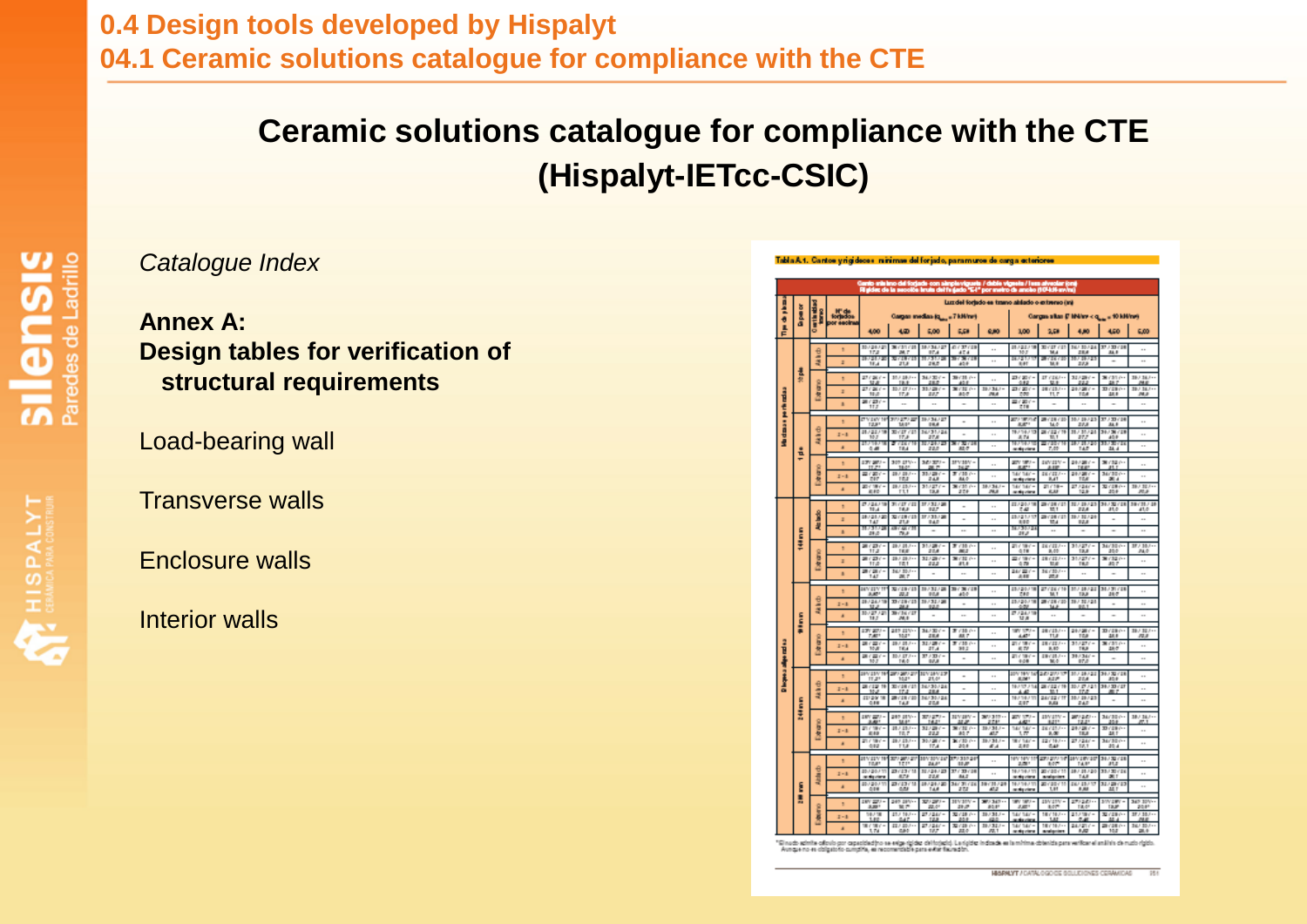*Catalogue Index*

## **Annex C:**

#### **Control of reception on site of structural ceramic products used in construction**

- Technical characteristics.
- Supply conditions.
- Guarantees.

*(Supply documentation, additional quality assurance, reception by tests).*

- **Control of reception on site of structural ceramic products used in construction**.

*(Control of the supply documentation, control of the reception through quality distinctives, control of reception by tests).*

## Anejo C

Control de recepción en obra de productos de ceramica estructural utilizados en la construcción